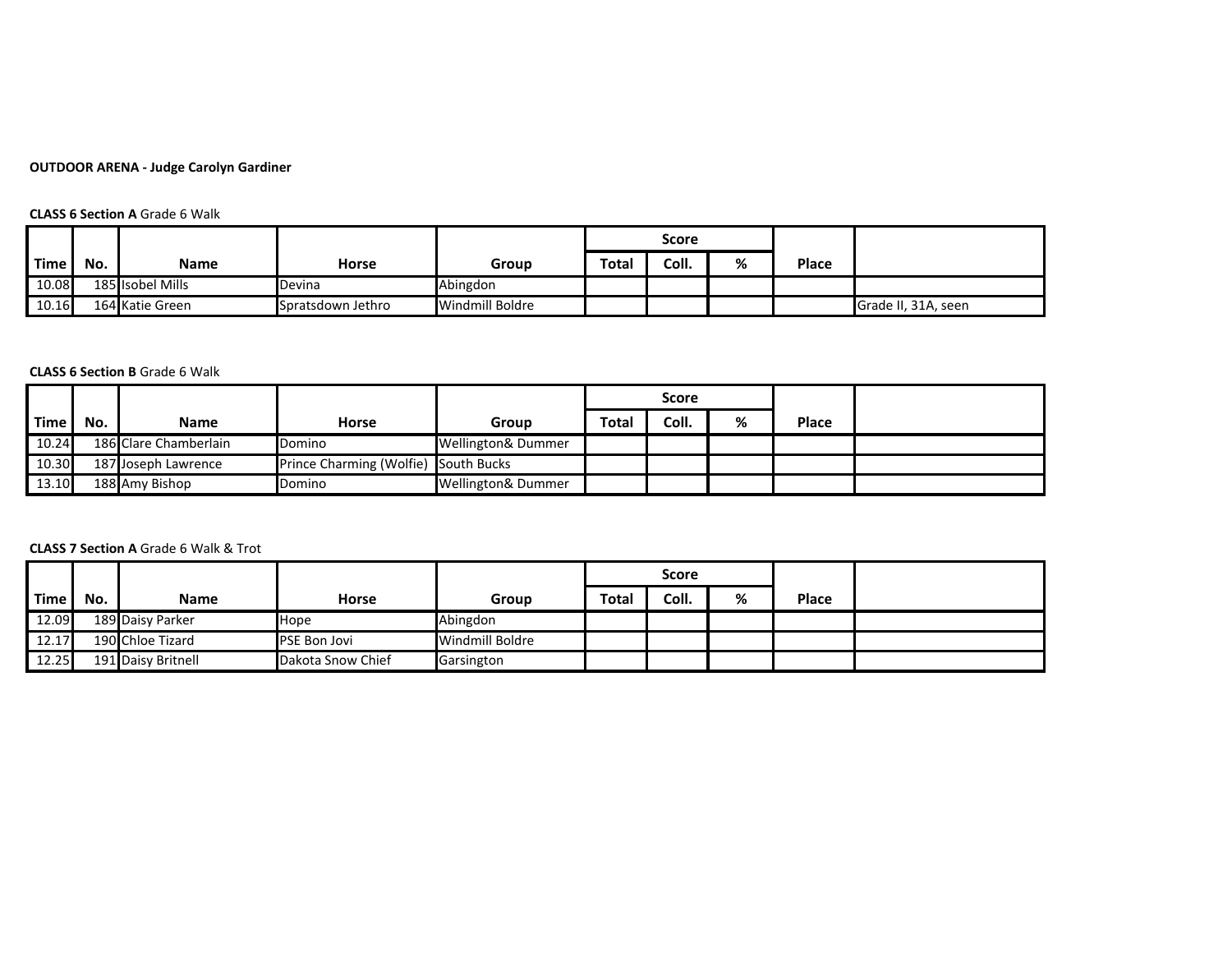# **OUTDOOR ARENA - Judge Carolyn Gardiner**

## **CLASS 7 Section B** Grade 6 Walk & Trot

|             |     |                         |                        |             |       | <b>Score</b> |   |              |  |
|-------------|-----|-------------------------|------------------------|-------------|-------|--------------|---|--------------|--|
| <b>Time</b> | No. | <b>Name</b>             | <b>Horse</b>           | Group       | Total | Coll.        | % | <b>Place</b> |  |
| 11.45       |     | 192 Charley Holmes      | Blackwood Duke         | South Bucks |       |              |   |              |  |
| 11.53       |     | 193 Lydia Austin        | Devina                 | Abingdon    |       |              |   |              |  |
| 12.01       |     | 194 Emily Halsey        | Milford Sound (Millie) | lLambourn   |       |              |   |              |  |
| 12.33       |     | 195 Christopher Houchin | Dustys (Harley)        | lLambourn   |       |              |   |              |  |

#### **CLASS 8 Section A** Grade 6 Canter

|       |     |                      |                     |                 | Score        |       |   |              |  |
|-------|-----|----------------------|---------------------|-----------------|--------------|-------|---|--------------|--|
| Time. | No. | Name                 | <b>Horse</b>        | Group           | <b>Total</b> | Coll. | % | <b>Place</b> |  |
| 11.15 |     | 196 Frankie Townsend | That's Dun It       | Abingdon        |              |       |   |              |  |
| 11.23 |     | 190 Chloe Tizard     | <b>PSE Bon Jovi</b> | Windmill Boldre |              |       |   |              |  |

### **CLASS 8 Section B** Grade 6 Canter

|       |     |                   |                                      |          | <b>Score</b> |       |   |              |  |
|-------|-----|-------------------|--------------------------------------|----------|--------------|-------|---|--------------|--|
| Time. | No. | <b>Name</b>       | Horse                                | Group    | Total        | Coll. | % | <b>Place</b> |  |
| 11.31 |     | 197 Esme Paddick  | My Mate Marmite (Jim)                | Abingdon |              |       |   |              |  |
| 11.39 |     | 198 Andrew Tolmie | Prince Charming (Wolfie) South Bucks |          |              |       |   |              |  |
| 11.37 |     | 199 Anna Morris   | Rosie (Bella)                        | Abingdon |              |       |   |              |  |